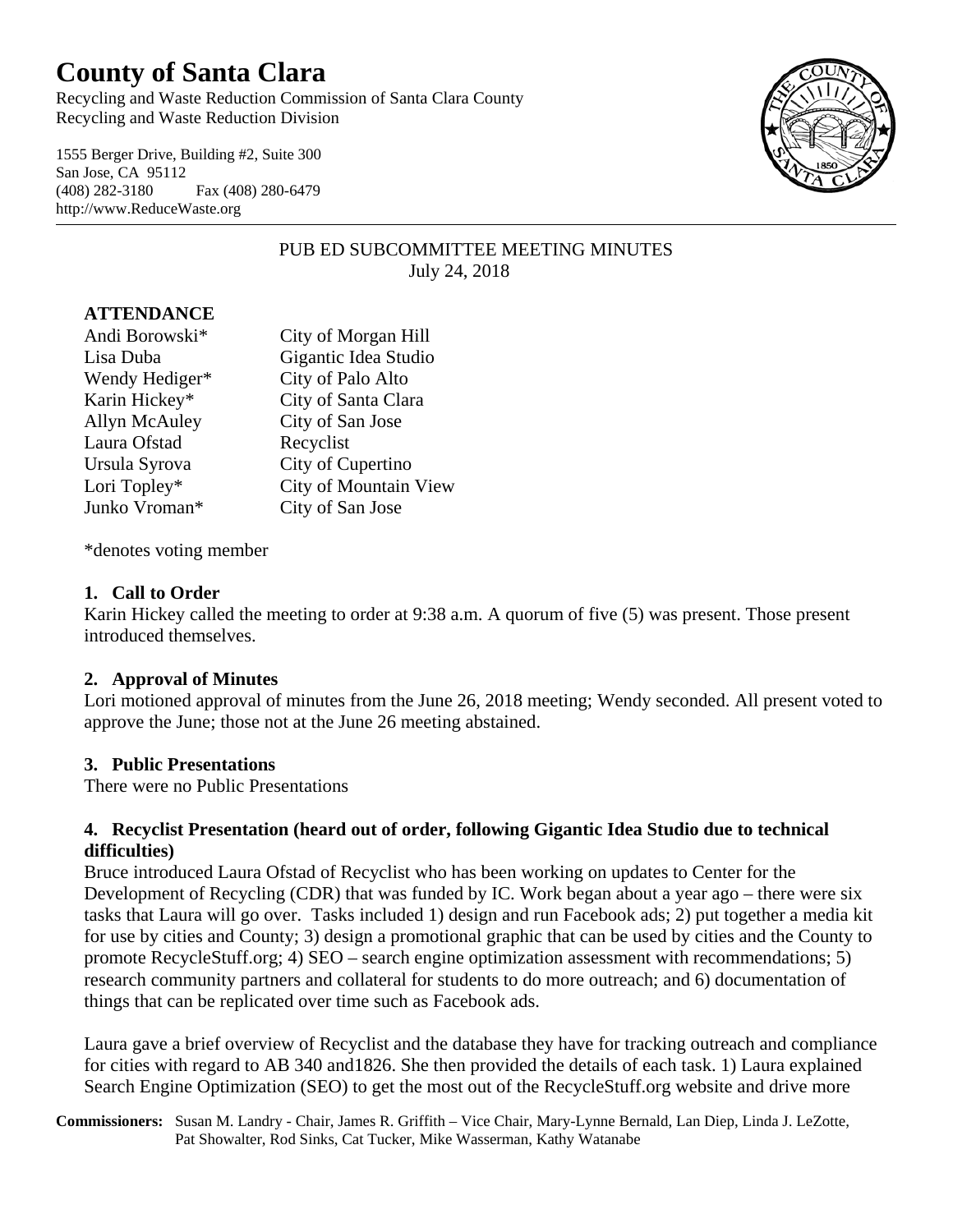traffic to it. If not optimized, closing the door on 8 out of 10 visitors. Only 9% was organic; recommended architecture changes be made to direct more traffic to the site. Took those recommendations, requested additional \$5,000 and implemented recommendations. Bruce had a student do a bunch of searches before and after optimization and will report results at a later date.

The media kit included a redesigned logo with the full URL as the brand/name and a tagline with a call to action. Can be used in bill inserts. Each graphic has logo and tagline in two most common sizes for ads. These were provided to community partners along with a sample press release. Found LinkedIn to be a good free resource.

Recyclist designed two Facebook ads and shared them with TAC to get feedback and did two rounds of ads. More cost effective than Google AdWords and able to target specific audiences. They ran four weeks of ads cost \$2,000 and reached over 96k people and RecycleStuff Facebook page increased by 66%. RecycleStuff received 3-10 times more hits. Over 90% on mobile, so be sure optimized for mobile. In general, older females clicked on the graphic. Second campaign targeted male population. Hauling bulky items to landfill seemed to get men's attention. Over 10,000 saw the second ad because their friends clicked on and shared the ad. A city council member from Campbell shared it and that got many other to see it. Cost about \$0.26 per click. Recommend side by side ads to reduce costs per click. Provided future guidelines for RecycleStuff Facebook ads.

Recyclist developed a packet of materials for leveraging community partnerships. Put together a spreadsheet of environmental groups. Looked at how local government and haulers are promoting RecycleStuff, if they are. There is a lot of room to grow/promote RecycleStuff through haulers and local government. There were a lot of inconsistencies in how the information was being presented and promoted. This is where the media kit comes in handy and important to have consistent linking practices.

Laura said making sure RecycleStuff is optimized is the best recommendation from Recyclist – this is the foundation for all other forms of outreach, then implementing the media kit with consistent and standardized messaging. They also recommend continuing Facebook ads going forward.

Bruce talked about next steps – some things can be done by students, but Facebook ads cost money and they have a very limited operating budget. Lori commented that the \$15,000 was well spent and went a long way.

Karin asked about PSA language in the media kit. Laura responded that the press release is included. She also asked if the letter that talks about uniform language can be sent to Lisa Rose to disseminate to TAC members. Bruce said it's important to have the cities put the information on their sites. He thinks it will take more than an email to get noticed. Junko said the consistency in language is important and that the message from RecycleStuff be consistent so that all the cities are using the same information even down to what should be promoted – CDR versus Center for Department of Recycling vs RecycleStuff.org. Bruce suggested that everyone use RecycleStuff.org. Karin asked if the list of community partners included a list of Neighborhood or Homeowners Associations (HOAs). Bruce said there had been a list of HOA's but not sure if it was still active. Wendy said Palo Alto staff is prohibited from contacting HOAs. Junko said in San Jose they must ask the community groups/HOAs before they provide information directly to their residents or if it is okay to provide their contact information to haulers.

# **5. Update on Gigantic Idea Studio Ad Campaign**

Lisa Duba provided an update on the campaign. She said the digital stats. Transit shelters and billboard are up, and many noted they have seen both. Lisa shared photos of the transit shelters on the Google Drive and asked others to post them there as well. Print is also running now but Lisa hasn't seen tear sheets. Lori said the Get in the Groove ad in the *Mountain View Voice* was on page 1. She has also seen on Instagram. Wendy saw it on Facebook. Others noted that they had seen the print ads in their local publications. The transit ads will run through August 6. Print ads will run every other week through mid-September. Lori saw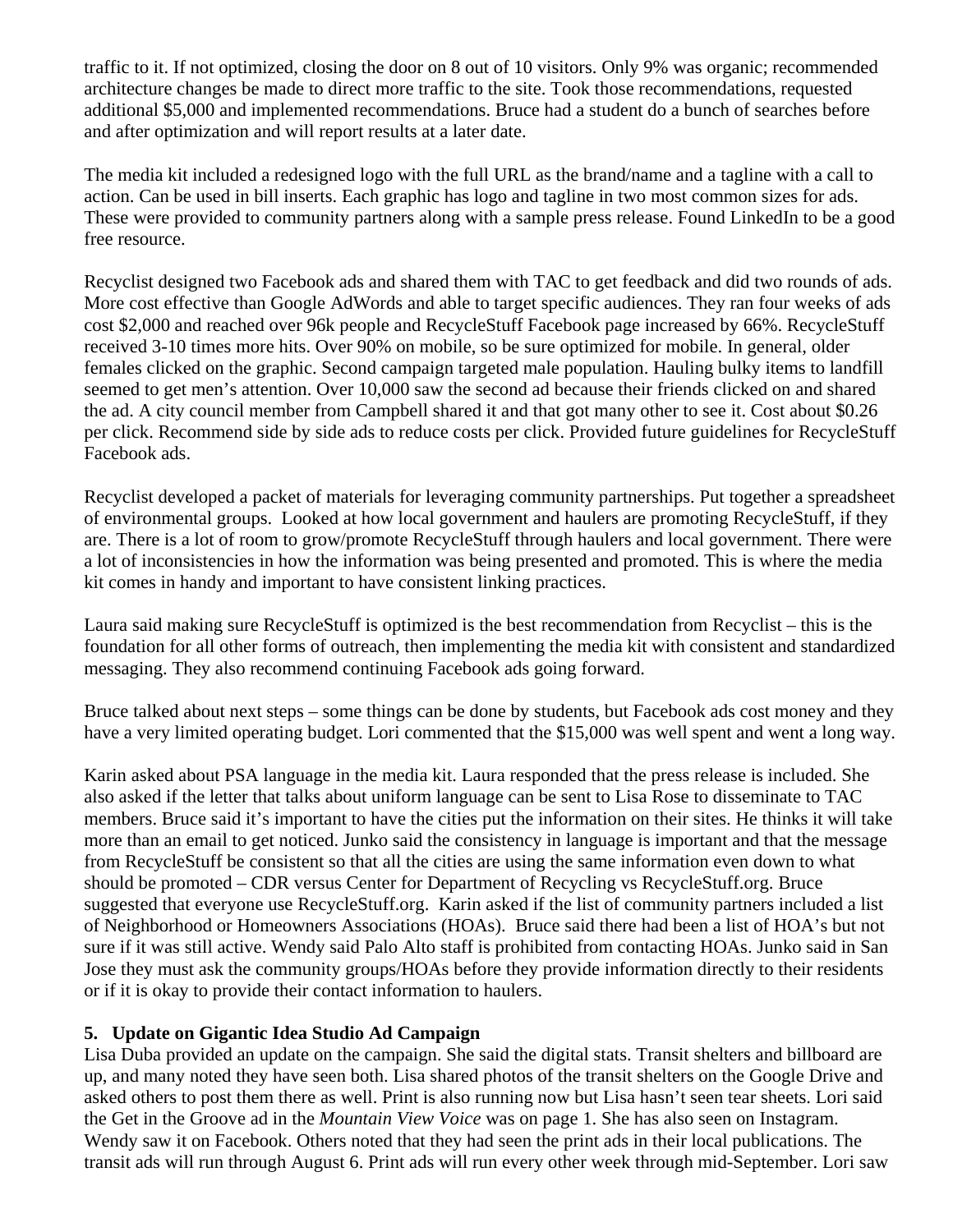the basketball YouTube video on her Instagram. There is an algorithm to place ads. The tennis video is coming up soon. Once one video gets some traction, it snowballs. Tennis video has been most popular with 21k views, Be Mindful has had 2.5k views, single break dancer has had 1.1k views; basketball video has had just 170 views; Get in the Groove has had about 1.1k views. Facebook/Instagram video ads will be coming up in the future; currently just the static ads. Gigantic will work with the County to pull more data on Facebook ads and hits to the website. Karin asked if the artwork can be co-branded. Lisa said that is fine. She asked to hear more about what cities have done to tailor the Facebook ads using their own messaging. In addition to paid advertising, Lisa Rose is posting the campaign collateral at least every other week if not more. Karin said the City of Santa Clara had difficulty at first and had to get approval from City Manager's Office – but is posting now. Wendy has run the videos on the Palo Alto Facebook page. Lisa suggested that cities provide city-specific tips when they post to Facebook to give people the proper ways to recycle right in their city.

The research is done, and the report was sent to Lisa Rose for distribution before the August meeting. There are preliminary recommendations. Lisa Duba said there were no real surprises, but the Chinese intercepts showed people didn't know they could bring their own cups – so could be a great opportunity to educate that community. People generally supportive of incentives for bringing their own cups. She also noted that BayROC was running a similar campaign with the owl, dog and turtle. Lori said she likes the use of animals in that campaign. Wendy asked about metrics for the BayROC campaign and noted that we need to do metrics for the Gigantic campaign as well.

# **6. Giveaway Update**

Karin said we were able to order three items – reusable straw with cleaner, reusable produce bag and reusable cutlery sets in a neoprene bag – all branded with RWRC logo. They are available for outreach events – talk to Lisa. Junko asked how many of each came in and Clif responded there are several boxes of each – will not run out any time soon. Clif said to use the request list that was sent out through GoogleDocs. Ursula suggested including each item in a separate column so that we can track number of items given out. Junko asked if it's possible to get 150 items rather than 100 for very large events. It was recommended she request 150 for this event and go from there. Lori said they do a Thursday night event throughout the summer and was asked to take photos of the prize wheel and what they put on it. She thinks they will put questions on it that people need to answer.

Andi asked if people can share their template and if it can be shared with other cities. It was recommended that someone save their file and send to Lisa to distribute.

# **7. Informational Items/Roundtable**

Junko said they are promoting Recycle Right in San Jose through a postcard that went to single family residences. A yard trimmings postcard will also be going out. Street sweeping and Recycle Right will be going out to multi-family dwellings as well. She said each November a postcard (Annual Collection Service Notice) is sent out to all SFD residents. The City produces the postcard and pays for the printing and the haulers pay for the postage and mailing. The City also produces most other outreach pieces and the printing and distribution is paid for by the hauler per their contracts.

Andi said she is doing Recycle Right posts on the Morgan Hill Facebook page and posted Recycle Right info on their homepage. She will be promoting at National Night Out and use the prize wheel and has ordered items. Junko said they are also picking up giveaways for National Night Out.

Wendy said Palo Alto has summer interns going to multi-family who have contamination issues to discuss the food scraps program and offer food scrap bucket. They will also add in a flier about keeping recyclables clean. They will be working on a clean recyclables campaign in the very near future.